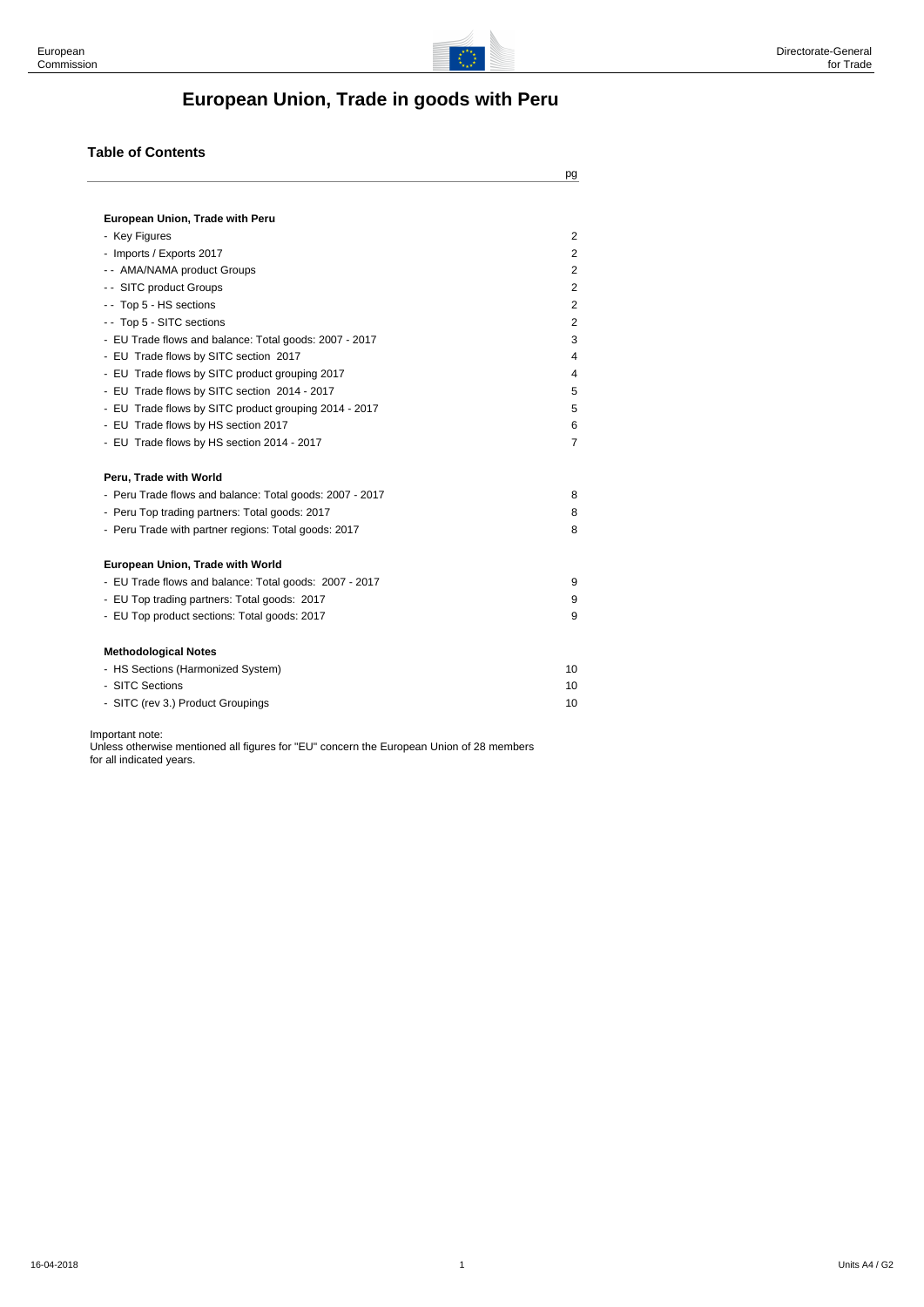# **Key Figures**

| Indicator                  | Unit      | Period        | Imports | Exports | Total trade | <b>Balance</b> |
|----------------------------|-----------|---------------|---------|---------|-------------|----------------|
| Last year                  | Mio euros | 2017          | 6,106   | 4,059   | 10,166      | $-2,047$       |
| Rank as EU partner         |           | 2017          | 44      | 50      | 46          |                |
| Share in EU trade          | %         | 2017          | 0.3     | 0.2     | 0.3         |                |
| Annual growth rate         | $\%$      | $2016 - 2017$ | 18.3    | 12.2    |             |                |
| Annual average growth rate | %         | $2013 - 2017$ | 3.7     | 3.9     |             |                |

# **Imports 2017 Exports 2017**

| <b>AMA/NAMA product Groups</b>  |             |         |                                 |                      |         |  |  |  |  |  |  |
|---------------------------------|-------------|---------|---------------------------------|----------------------|---------|--|--|--|--|--|--|
| Product                         | Value Mio € | % Total | Product                         | Value Mio $\epsilon$ | % Total |  |  |  |  |  |  |
| Agricultural products (WTO AoA) | 2,136       | 35.0    | Agricultural products (WTO AoA) | 251                  | 6.2     |  |  |  |  |  |  |
| Fishery products                | 393         | 6.4     | Fishery products                | 8                    | 0.2     |  |  |  |  |  |  |
| Industrial products             | 3.578       | 58.6    | Industrial products             | 3.800                | 93.6    |  |  |  |  |  |  |
| Total                           | 6,106       | 100.0   | Total                           | 4,059                | 100.0   |  |  |  |  |  |  |

#### **SITC product Groups**

| Product          | Value Mio € | % Total | Product          | Value Mio € | % Total |
|------------------|-------------|---------|------------------|-------------|---------|
| Primary products | 5,680       | 93.0    | Primary products | 366         | 9.0     |
| Manufactures     | 311         | 5.1     | Manufactures     | 3,603       | 88.8    |
| Other products   | 63          | 1.0     | Other products   | 52          | 1.3     |
| Other            | 53          | 0.9     | Other            | 39          | 1.0     |

#### **Top 5 - HS sections**

| Product                             | Value Mio € | % Total | Product                                          | Value Mio $\in$ | % Total |
|-------------------------------------|-------------|---------|--------------------------------------------------|-----------------|---------|
| V Mineral products                  | 2.476       | 40.5    | XVI Machinery and appliances                     | 1.408           | 34.7    |
| II Vegetable products               | 1.714       | 28.1    | VI Products of the chemical or allied industries | 636             | 15.7    |
| XV Base metals and articles thereof | 662         | 10.8    | XVII Transport equipment                         | 630             | 15.5    |
| IV Foodstuffs, beverages, tobacco   | 469         | 7.7     | XV Base metals and articles thereof              | 227             | 5.6     |
| Live animals; animal products       | 259         | 4.2     | XVIII Optical and photographic instruments, etc. | 200             | 4.9     |

#### **Top 5 - SITC sections**

| Product                                                | Value Mio € | % Total | Product                                                | Value Mio € | % Total |
|--------------------------------------------------------|-------------|---------|--------------------------------------------------------|-------------|---------|
| 0 Food and live animals                                | 2.359       | 38.6    | 7 Machinery and transport equipment                    | 2.055       | 50.6    |
| 2 Crude materials, inedible, except fuels              | 1.924       | 31.5    | 5 Chemicals and related prod, n.e.s.                   | 721         | 17.8    |
| 6 Manufactured goods classified chiefly by<br>material | 713         | 11.7    | 6 Manufactured goods classified chiefly by<br>material | 463         | 11.4    |
| 3 Mineral fuels, lubricants and related materials      | 674         | 11.0    | 8 Miscellaneous manufactured articles                  | 381         | 9.4     |
| 5 Chemicals and related prod, n.e.s.                   | 121         | 2.0     | 0 Food and live animals                                | 158         | 3.9     |
|                                                        |             |         |                                                        |             |         |

% Total: Share in Total: Total defined as all products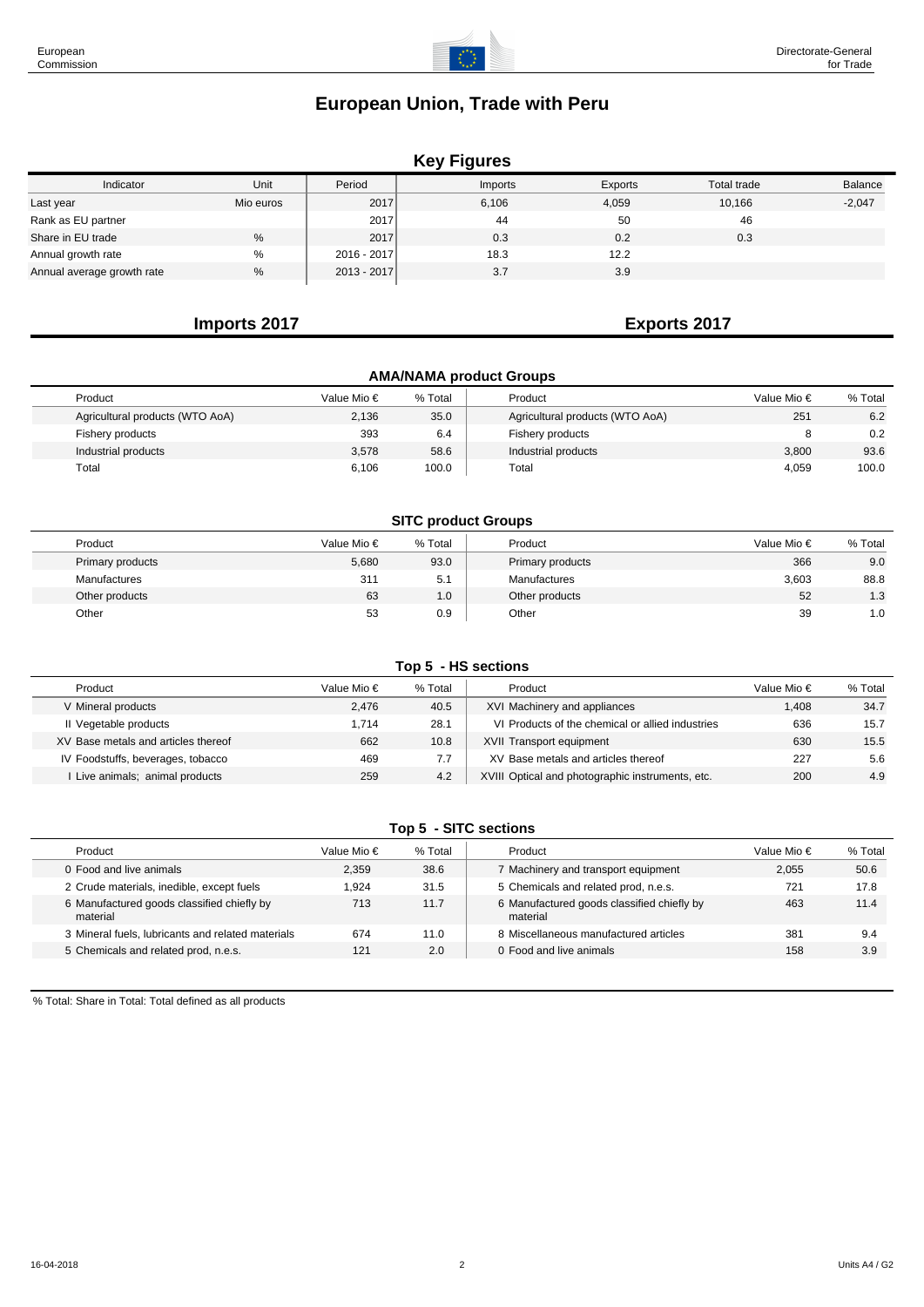

# Total goods: EU Trade flows and balance, annual data 2007 - 2017 Source Eurostat Comext - Statistical regime 4

#### **Total goods: EU Trade flows and balance** Source **In the Source Eurostat Comext** - Statistical reqime 4

**Period Imports Exports Balance Total trade** Value Mio € % Growth % Extra-EU Value Mio € % Growth % Extra-EU Value Mio € Value Mio € 4,202 0.3 1,615 0.1 -2,588 5,817 3,873 -7.8 0.2 2,192 35.8 0.2 -1,681 6,066 3,205 -17.3 0.3 1,488 -32.1 0.1 -1,717 4,693 5,190 61.9 0.3 2,312 55.4 0.2 -2,878 7,502 6,396 23.3 0.4 2,796 20.9 0.2 -3,601 9,192 6,259 -2.1 0.3 3,482 24.5 0.2 -2,778 9,741 5,274 -15.7 0.3 3,485 0.1 0.2 -1,790 8,759 4,978 -5.6 0.3 3,235 -7.2 0.2 -1,743 8,213 5,033 1.1 0.3 3,732 15.4 0.2 -1,301 8,765 5,163 2.6 0.3 3,616 -3.1 0.2 -1,546 8,779 6,106 18.3 0.3 4,059 12.3 0.2 -2,047 10,166

% Growth: relative variation between current and previous period

% Extra-EU: imports/exports as % of all EU partners i.e. excluding trade between EU Member States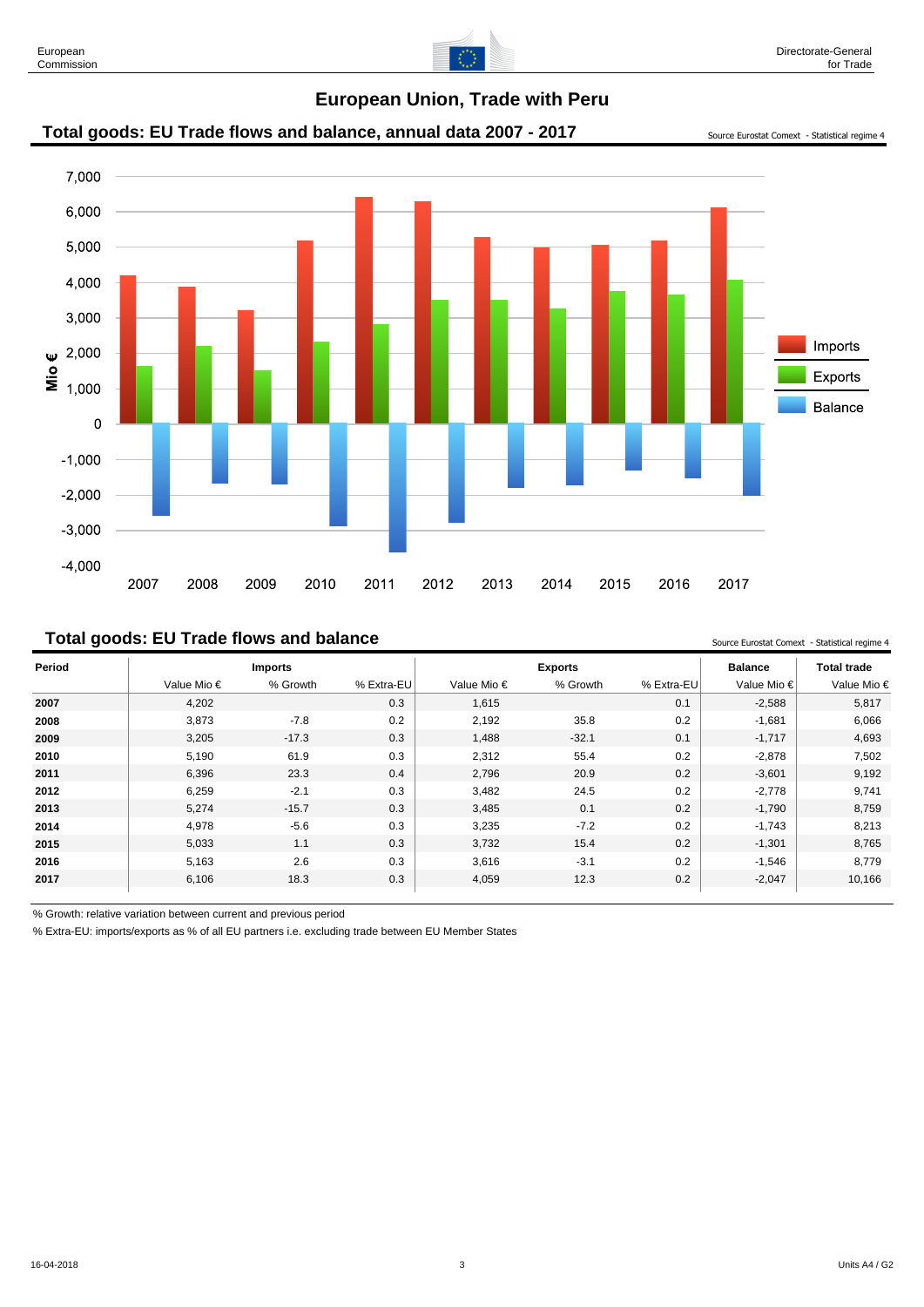

# **Trade flows by SITC section 2017** Source Eurostat Comext - Statistical regime 4

|                                                     | <b>Imports</b> |         |            |          |                      | <b>Exports</b> |            |          |
|-----------------------------------------------------|----------------|---------|------------|----------|----------------------|----------------|------------|----------|
|                                                     | Value Mio €    | % Total | % Extra-EU | % Growth | Value Mio $\epsilon$ | % Total        | % Extra-EU | % Growth |
| Total                                               | 6,106          | 100.0   | 0.3        | 18.3     | 4,059                | 100.0          | 0.2        | 12.3     |
| 0 Food and live animals                             | 2,359          | 38.6    | 2.3        | $-2.7$   | 158                  | 3.9            | 0.2        | 2.2      |
| Beverages and tobacco                               |                | 0.1     | 0.1        | 47.1     | 63                   | 1.6            | 0.2        | 1.6      |
| 2 Crude materials, inedible, except fuels           | 1,924          | 31.5    | 2.9        | 37.1     | 51                   | 1.3            | 0.1        | 16.5     |
| 3 Mineral fuels, lubricants and related materials   | 674            | 11.0    | 0.2        | 80.7     | 72                   | 1.8            | 0.1        | 191.8    |
| 4 Animal and vegetable oils, fats and waxes         | 66             | 1.1     | 0.6        | 18.0     | 9                    | 0.2            | 0.2        | 31.0     |
| 5 Chemicals and related prod, n.e.s.                | 121            | 2.0     | 0.1        | $-20.4$  | 721                  | 17.8           | 0.2        | 9.6      |
| 6 Manufactured goods classified chiefly by material | 713            | 11.7    | 0.4        | 22.5     | 463                  | 11.4           | 0.2        | 0.8      |
| 7 Machinery and transport equipment                 | 38             | 0.6     | 0.0        | 23.1     | 2,055                | 50.6           | 0.3        | 15.3     |
| 8 Miscellaneous manufactured articles               | 90             | 1.5     | 0.0        | $-0.8$   | 381                  | 9.4            | 0.2        | 15.0     |
| 9 Commodities and transactions n.c.e.               | 63             | 1.0     | 0.1        | 270.7    | 47                   | 1.2            | 0.1        | $-18.0$  |
| Other                                               | 53             | 0.9     | n.a.       | n.a.     | 39                   | 1.0            | n.a.       | n.a.     |

# **Trade flows by SITC product grouping 2017** Source Eurostat Comext - Statistical regime 4

|                                                             | <b>Imports</b><br><b>Exports</b> |         |            |          |             |         |            |          |
|-------------------------------------------------------------|----------------------------------|---------|------------|----------|-------------|---------|------------|----------|
| SITC Rev. 3 Product Groups                                  | Value Mio €                      | % Total | % Extra-EU | % Growth | Value Mio € | % Total | % Extra-EU | % Growth |
| Total                                                       | 6,106                            | 100.0   | 0.3        | 18.3     | 4,059       | 100.0   | 0.2        | 12.3     |
| Primary products                                            | 5,680                            | 93.0    | 1.0        | 18.8     | 366         | 9.0     | 0.1        | 19.8     |
| - Agricultural products (Food (incl. Fish) & Raw Materials) | 2,546                            | 41.7    | 1.6        | $-1.7$   | 267         | 6.6     | 0.2        | 5.9      |
| - - Food                                                    | 2,450                            | 40.1    | 1.9        | $-2.1$   | 230         | 5.7     | 0.2        | 2.9      |
| - - - of which Fish                                         | 315                              | 5.2     | 1.3        | 7.9      | 3           | 0.1     | 0.1        | 0.5      |
| - - Raw materials                                           | 96                               | 1.6     | 0.4        | 9.8      | 37          | 0.9     | 0.2        | 28.6     |
| - Fuels and mining products                                 | 3,134                            | 51.3    | 0.8        | 42.9     | 98          | 2.4     | 0.1        | 86.8     |
| - - Ores and other minerals                                 | 1,810                            | 29.6    | 5.5        | 39.3     | 14          | 0.3     | 0.1        | $-7.1$   |
| - - Fuels                                                   | 674                              | 11.0    | 0.2        | 80.7     | 72          | 1.8     | 0.1        | 191.8    |
| - - - of which Petroleum and petroleum products             | 3                                | 0.1     | 0.0        | 74410.8  | 67          | 1.6     | 0.1        | 198.2    |
| - - Non ferrous metals                                      | 650                              | 10.7    | 1.6        | 24.7     | 13          | 0.3     | 0.1        | $-4.7$   |
| Manufactures                                                | 311                              | 5.1     | 0.0        | $-6.8$   | 3,603       | 88.8    | 0.2        | 12.1     |
| - Iron and steel                                            | $\mathbf{1}$                     | 0.0     | 0.0        | 0.2      | 79          | 2.0     | 0.2        | $-13.8$  |
| - Chemicals                                                 | 121                              | 2.0     | 0.1        | $-20.4$  | 721         | 17.8    | 0.2        | 9.6      |
| - - of which Pharmaceuticals                                | 5                                | 0.1     | 0.0        | 715.0    | 221         | 5.4     | 0.1        | 12.6     |
| - Other semi-manufactures                                   | 22                               | 0.4     | 0.0        | 31.3     | 343         | 8.5     | 0.3        | 5.1      |
| - Machinery and transport equipment                         | 38                               | 0.6     | 0.0        | 23.1     | 2,055       | 50.6    | 0.3        | 15.3     |
| - - Office and telecommunication equipment                  | $\overline{4}$                   | 0.1     | 0.0        | $-1.5$   | 94          | 2.3     | 0.1        | 5.9      |
| --- Electronic data processing and office equipment         | $\mathbf{1}$                     | 0.0     | 0.0        | $-19.9$  | 25          | 0.6     | 0.1        | $-29.3$  |
| - - - Telecommunications equipment                          | 3                                | 0.0     | 0.0        | 11.5     | 64          | 1.6     | 0.2        | 25.5     |
| --- Integrated circuits and electronic components           | $\mathbf 0$                      | 0.0     | 0.0        | 28.4     | 5           | 0.1     | 0.0        | 112.2    |
| - - Transport equipment                                     | 4                                | 0.1     | 0.0        | $-54.5$  | 647         | 15.9    | 0.2        | 33.9     |
| - - - of which Automotive products                          | 2                                | 0.0     | 0.0        | 183.0    | 279         | 6.9     | 0.1        | 0.3      |
| - - Other machinery                                         | 30                               | 0.5     | 0.0        | 62.6     | 1,315       | 32.4    | 0.3        | 8.7      |
| - - - Power generating machinery                            | $\mathbf{1}$                     | 0.0     | 0.0        | $-73.0$  | 146         | 3.6     | 0.2        | 33.3     |
| - - - Non electrical machinery                              | 26                               | 0.4     | 0.0        | 116.2    | 875         | 21.6    | 0.4        | 3.6      |
| - - - Electrical machinery                                  | 2                                | 0.0     | 0.0        | 6.8      | 294         | 7.2     | 0.3        | 14.9     |
| - Textiles                                                  | 40                               | 0.7     | 0.2        | $-7.4$   | 28          | 0.7     | 0.2        | 0.2      |
| - Clothing                                                  | 79                               | 1.3     | 0.1        | 2.6      | 29          | 0.7     | 0.1        | $-1.1$   |
| - Other manufactures                                        | 11                               | 0.2     | 0.0        | $-20.2$  | 347         | 8.6     | 0.2        | 16.4     |
| - - of which Scientific and controlling instruments         | 2                                | 0.0     | 0.0        | $-34.5$  | 145         | 3.6     | 0.2        | 18.5     |
| Other products                                              | 63                               | 1.0     | 0.1        | 270.7    | 52          | 1.3     | 0.1        | $-14.8$  |
| Other                                                       | 53                               | 0.9     | n.a.       | n.a.     | 39          | 1.0     | n.a.       | n.a.     |

% Growth: relative variation between current and previous period

% Total: Share in Total: Total defined as all products

% Extra-EU: imports/exports as % of all EU partners i.e. excluding trade between EU Member States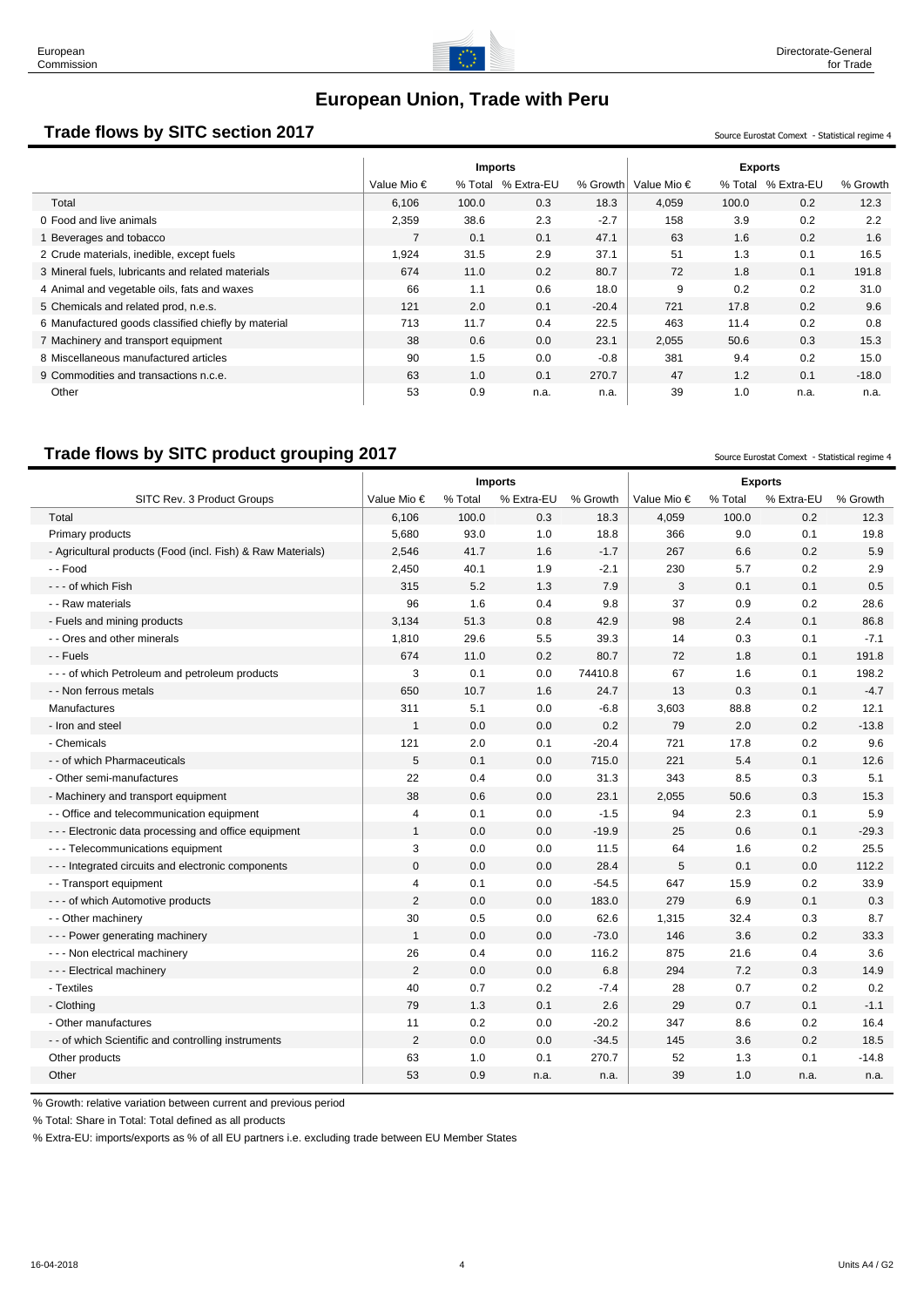

#### **Trade flows by SITC section 2014 - 2017** Source Eurostat Comext - Statistical regime 4

|                                                     | <b>Imports</b><br>Value Mio € |       |       |                | <b>Exports</b><br>Value Mio $\epsilon$ |       |                |       |
|-----------------------------------------------------|-------------------------------|-------|-------|----------------|----------------------------------------|-------|----------------|-------|
|                                                     | 2014                          | 2015  | 2016  | 2017           | 2014                                   | 2015  | 2016           | 2017  |
| Total                                               | 4,978                         | 5,033 | 5,163 | 6,106          | 3,235                                  | 3,732 | 3,616          | 4,059 |
| 0 Food and live animals                             | 1,943                         | 2,174 | 2,424 | 2,359          | 127                                    | 153   | 154            | 158   |
| Beverages and tobacco                               | $\overline{4}$                | 5     | 5     | $\overline{7}$ | 48                                     | 67    | 62             | 63    |
| 2 Crude materials, inedible, except fuels           | 1,583                         | 1,541 | 1,403 | 1,924          | 33                                     | 43    | 44             | 51    |
| 3 Mineral fuels, lubricants and related materials   | 259                           | 238   | 373   | 674            | 29                                     | 55    | 25             | 72    |
| 4 Animal and vegetable oils, fats and waxes         | 115                           | 102   | 56    | 66             | $\overline{4}$                         | 8     | $\overline{ }$ | 9     |
| 5 Chemicals and related prod, n.e.s.                | 123                           | 129   | 152   | 121            | 517                                    | 595   | 658            | 721   |
| 6 Manufactured goods classified chiefly by material | 623                           | 663   | 582   | 713            | 433                                    | 497   | 460            | 463   |
| 7 Machinery and transport equipment                 | 20                            | 21    | 31    | 38             | 1,622                                  | 1,829 | 1,782          | 2,055 |
| 8 Miscellaneous manufactured articles               | 89                            | 98    | 91    | 90             | 292                                    | 335   | 331            | 381   |
| 9 Commodities and transactions n.c.e.               | 95                            | 50    | 17    | 63             | 73                                     | 78    | 57             | 47    |
| Other                                               | 125                           | 12    | 29    | 53             | 57                                     | 72    | 36             | 39    |

## **Trade flows by SITC product grouping 2014 - 2017** Source Eurostat Comext - Statistical regime 4

**Imports Exports** Value Mio € Value Mio € SITC Rev. 3 Product Groups **2014 2015 2016 2017 2014 2015 2016 2017** Total 4,978 5,033 5,163 6,106 3,235 3,732 3,616 4,059 Primary products 4,459 4,660 4,783 5,680 252 350 305 366 - Agricultural products (Food (incl. Fish) & Raw Materials)  $\begin{array}{|l} \hline 2,157 & 2,391 & 2,589 & 2,546 \end{array}$  201 252 252 267 - - Food 2,077 2,293 2,502 2,450 179 228 223 230 - - of which Fish 280 322 292 315 | 2 2 3 3 3 - Raw materials | 80 98 87 96 | 21 24 29 37 - Fuels and mining products and the state of the control of the 2,302 2,269 2,194 3,134 52 98 53 98 - Ores and other minerals 14 1,487 1,431 1,299 1,810 11 19 15 14 - - Fuels 259 238 373 674 29 55 25 72 --- of which Petroleum and petroleum products  $\begin{array}{cccc} | & 0 & 0 & 0 & 3 & 28 & 53 & 22 & 67 \end{array}$ - Non ferrous metals 555 600 521 650 12 24 13 13 Manufactures 300 311 333 311 2,850 3,227 3,215 3,603 - Iron and steel 5 1 1 1 74 83 92 79 - Chemicals 123 129 152 121 517 595 658 721 - of which Pharmaceuticals 221 0 0 0 1 5 164 206 196 221 - Other semi-manufactures 243 25 22 17 22 319 356 326 343 - Machinery and transport equipment 1.625 1,622 1,829 1,782 2,055 -- Office and telecommunication equipment 1 3 4 4 4 4 83 100 89 94 ---Electronic data processing and office equipment  $\begin{array}{cccc} 1 & 2 & 2 & 1 & 24 & 39 & 35 & 25 \end{array}$ - - - Telecommunications equipment 2 2 2 3 58 58 51 64 --- Integrated circuits and electronic components  $\begin{array}{cccc} \vert & 0 & 0 & 0 & 0 \vert & 2 & 3 & 2 & 5 \end{array}$ - Transport equipment 12 1 2 1 8 4 340 477 483 647 --- of which Automotive products  $\begin{vmatrix} 0 & 0 & 1 & 2 \end{vmatrix}$  217 248 278 279 - Other machinery 15 16 18 30 | 1,182 1,251 1,210 1,315 -- Power generating machinery 14 1 4 4 3 4 1 4 1 75 133 110 146 -- Non electrical machinery 17 12 12 12 20 879 854 845 875 ---Electrical machinery 2 1 2 1 2 28 264 256 294 - Textiles 38 40 43 40 28 34 28 28 - Clothing 79 87 77 79 27 30 29 29 - Other manufactures 10 11 14 11 262 300 298 347 - of which Scientific and controlling instruments 145 2 2 3 3 2 102 123 123 145 Other products 50 17 63 76 84 61 52 Other 125 125 12 29 53 57 72 36 39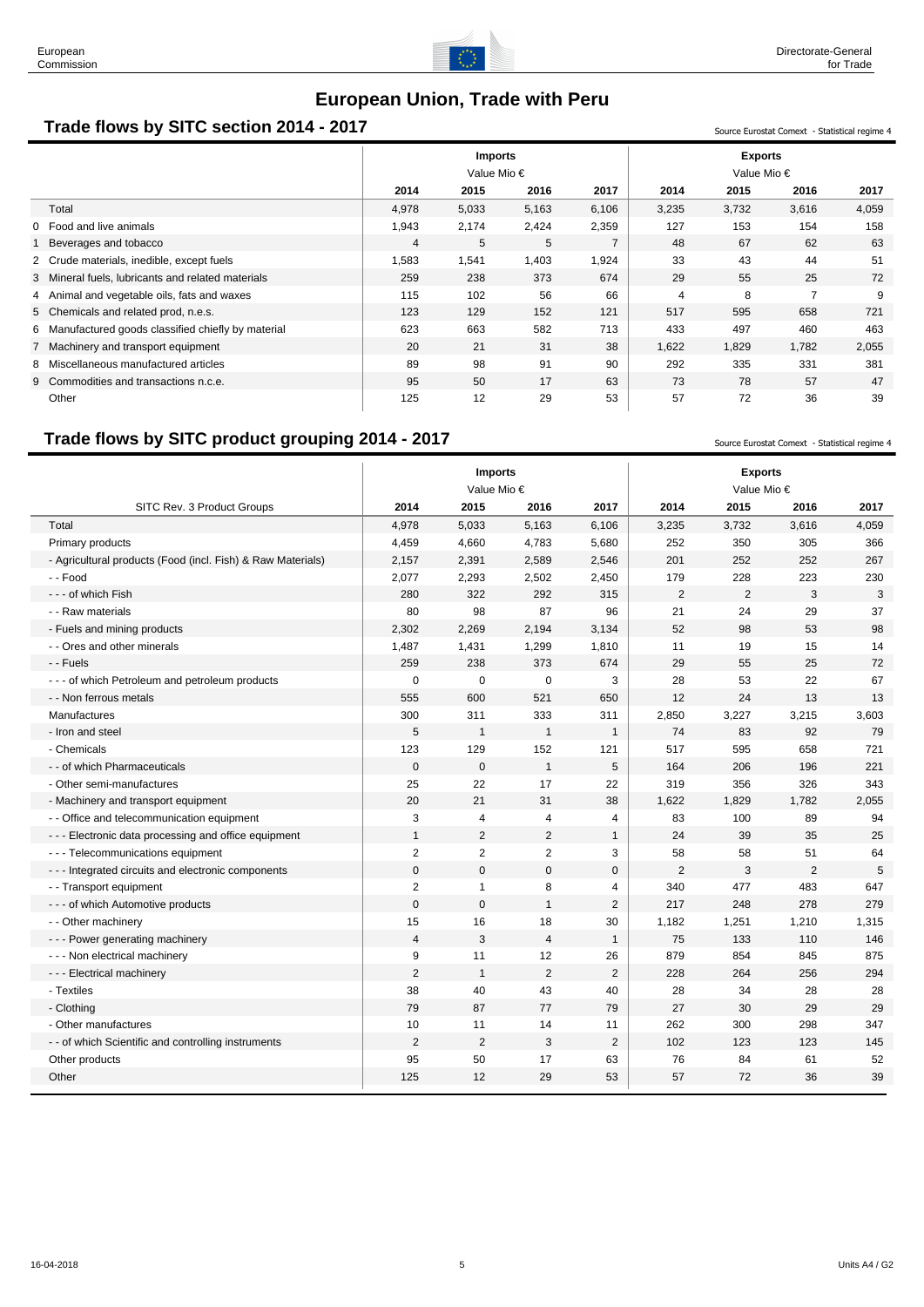

# **Trade flows by HS section 2017** Source Eurostat Comext - Statistical regime 4

|                                                  |                |         | <b>Imports</b> |          |                | <b>Exports</b> |            |          |
|--------------------------------------------------|----------------|---------|----------------|----------|----------------|----------------|------------|----------|
| <b>HS Sections</b>                               | Value Mio €    | % Total | % Extra-EU     | % Growth | Value Mio €    | % Total        | % Extra-EU | % Growth |
| Total                                            | 6.106          | 100.0   | 0.3            | 18.3     | 4,059          | 100.0          | 0.2        | 12.3     |
| I Live animals; animal products                  | 259            | 4.2     | 1.0            | 4.7      | 30             | 0.7            | 0.1        | 43.4     |
| Il Vegetable products                            | 1,714          | 28.1    | 3.1            | 3.1      | 38             | 0.9            | 0.2        | $-7.0$   |
| III Animal or vegetable fats and oils            | 66             | 1.1     | 0.6            | 17.9     | 12             | 0.3            | 0.2        | 29.7     |
| IV Foodstuffs, beverages, tobacco                | 469            | 7.7     | 1.1            | $-26.6$  | 173            | 4.3            | 0.2        | 0.1      |
| V Mineral products                               | 2,476          | 40.5    | 0.7            | 50.9     | 84             | 2.1            | 0.1        | 140.0    |
| VI Products of the chemical or allied industries | 115            | 1.9     | 0.1            | 19.1     | 636            | 15.7           | 0.2        | 10.3     |
| VII Plastics, rubber and articles thereof        | 5              | 0.1     | 0.0            | 37.9     | 176            | 4.3            | 0.2        | 7.5      |
| VIII Raw hides and skins, and saddlery           | 5              | 0.1     | 0.0            | $-5.9$   | 5              | 0.1            | 0.0        | $-1.3$   |
| IX Wood, charcoal and cork and articles thereof  | 12             | 0.2     | 0.1            | 1.0      | 26             | 0.6            | 0.2        | 0.9      |
| X Pulp of wood, paper and paperboard             | $\mathbf{1}$   | 0.0     | 0.0            | 2.5      | 118            | 2.9            | 0.4        | 1.1      |
| XI Textiles and textile articles                 | 145            | 2.4     | 0.1            | 0.9      | 77             | 1.9            | 0.2        | 6.4      |
| XII Footwear, hats and other headgear            | 2              | 0.0     | 0.0            | 1.7      | 6              | 0.1            | 0.1        | $-1.4$   |
| XIII Articles of stone, glass and ceramics       | $\overline{4}$ | 0.1     | 0.0            | 41.8     | 45             | 1.1            | 0.2        | $-7.9$   |
| XIV Pearls, precious metals and articles thereof | 46             | 0.8     | 0.1            | $-3.6$   | 8              | 0.2            | 0.0        | 3.8      |
| XV Base metals and articles thereof              | 662            | 10.8    | 0.6            | 25.7     | 227            | 5.6            | 0.2        | 2.4      |
| XVI Machinery and appliances                     | 34             | 0.6     | 0.0            | 50.7     | 1,408          | 34.7           | 0.3        | 7.7      |
| XVII Transport equipment                         | 4              | 0.1     | 0.0            | $-53.5$  | 630            | 15.5           | 0.2        | 35.1     |
| XVII Optical and photographic instruments, etc.  | 3              | 0.0     | 0.0            | $-31.1$  | 200            | 4.9            | 0.2        | 21.1     |
| XIX Arms and ammunition                          | 0              | 0.0     | 0.0            |          | 8              | 0.2            | 0.2        | 113.2    |
| XX Miscellaneous manufactured articles           | 3              | 0.1     | 0.0            | $-4.0$   | 87             | 2.1            | 0.3        | 18.1     |
| XXI Works of art and antiques                    | $\mathbf{1}$   | 0.0     | 0.0            | $-48.1$  | $\overline{4}$ | 0.1            | 0.0        | 337.0    |
| XXII Not classified                              | 81             | 1.3     | 0.4            | 127.3    | 64             | 1.6            | 0.2        | $-17.7$  |
| <b>AMA / NAMA Product Groups</b>                 |                |         |                |          |                |                |            |          |
| Total                                            | 6.106          | 100.0   | 0.3            | 18.3     | 4,059          | 100.0          | 0.2        | 12.3     |
| Agricultural products (WTO AoA)                  | 2,136          | 35.0    | 0.1            | $-2.7$   | 251            | 6.2            | 0.0        | 3.6      |
| Fishery products                                 | 393            | 6.4     | 0.0            | $-7.9$   | 8              | 0.2            | 0.0        | 20.8     |
| Industrial products                              | 3,578          | 58.6    | 0.2            | 40.8     | 3,800          | 93.6           | 0.2        | 12.9     |

% Growth: relative variation between current and previous period

% Total: Share in Total: Total defined as all products

% Extra-EU: imports/exports as % of all EU partners i.e. excluding trade between EU Member States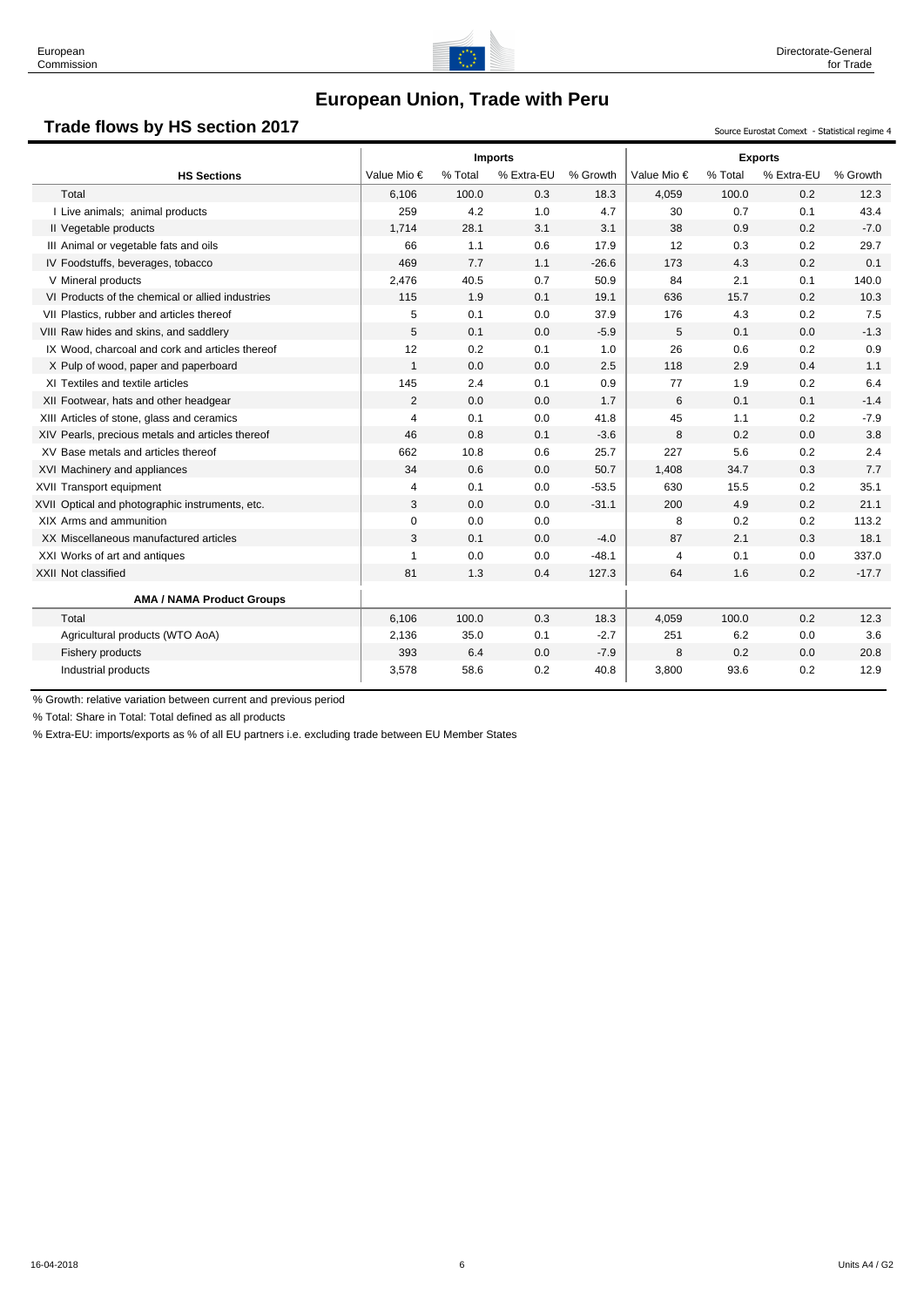

# Trade flows by HS section 2014 - 2017<br>
Source Eurostat Comext - Statistical regime 4

| 2015<br>2015<br>2014<br>2016<br>2017<br>2014<br>2016<br>Total<br>4,978<br>5,033<br>5,163<br>6,106<br>3,235<br>3,732<br>3,616<br>239<br>262<br>247<br>259<br>I Live animals; animal products<br>33<br>26<br>21<br>Il Vegetable products<br>1,222<br>1,663<br>29<br>50<br>41<br>1,463<br>1,714<br>10<br>III Animal or vegetable fats and oils<br>115<br>102<br>56<br>66<br>5<br>9<br>585<br>553<br>638<br>469<br>126<br>164<br>173<br>IV Foodstuffs, beverages, tobacco<br>V Mineral products<br>2,476<br>39<br>72<br>35<br>1,739<br>1,640<br>1,641<br>577<br>VI Products of the chemical or allied industries<br>75<br>89<br>97<br>115<br>444<br>519<br>6<br>6<br>5<br>150<br>VII Plastics, rubber and articles thereof<br>3<br>160<br>164<br>13<br>8<br>6<br>5<br>5<br>5<br>5<br>VIII Raw hides and skins, and saddlery<br>12<br>23<br>11<br>15<br>12<br>19<br>25<br>IX Wood, charcoal and cork and articles thereof<br>$\mathbf{1}$<br>121<br>138<br>116<br>X Pulp of wood, paper and paperboard<br>$\mathbf{1}$<br>$\mathbf{1}$<br>$\mathbf{1}$<br>157<br>143<br>145<br>66<br>76<br>XI Textiles and textile articles<br>145<br>72<br>$\overline{2}$<br>2<br>5<br>5<br>6<br>XII Footwear, hats and other headgear<br>$\mathbf{1}$<br>$\overline{2}$<br>48<br>3<br>45<br>49<br>4<br>3<br>$\overline{4}$<br>XIII Articles of stone, glass and ceramics<br>47<br>48<br>$\overline{7}$<br>XIV Pearls, precious metals and articles thereof<br>36<br>46<br>6<br>8<br>XV Base metals and articles thereof<br>576<br>526<br>209<br>235<br>221<br>631<br>662<br>XVI Machinery and appliances<br>17<br>19<br>22<br>34<br>1,293<br>1,382<br>1,307<br>XVII Transport equipment<br>2<br>8<br>319<br>445<br>466<br>1<br>4<br>3<br>$\overline{2}$<br>142<br>161<br>165<br>XVIII Optical and photographic instruments, etc.<br>4<br>3<br>5<br>XIX Arms and ammunition<br>0<br>$\mathbf 0$<br>$\mathbf 0$<br>10<br>$\overline{4}$<br>3<br>69<br>XX Miscellaneous manufactured articles<br>$\overline{4}$<br>$\overline{4}$<br>3<br>61<br>74<br>2<br>$\Omega$<br>$\mathbf 0$<br>$\mathbf{1}$<br>XXI Works of art and antiques<br>$\mathbf{1}$<br>$\mathbf{1}$<br>1<br>174<br>36<br>XXII Not classified<br>36<br>81<br>109<br>131<br>77<br>2016<br>2016<br><b>AMA / NAMA Product Groups</b><br>2014<br>2015<br>2017<br>2014<br>2015<br>Total<br>4,978<br>5,033<br>5,163<br>6,106<br>3,235<br>3,732<br>3,616<br>Agricultural products (WTO AoA)<br>1,624<br>1,923<br>2,195<br>195<br>249<br>243<br>2,136<br>472<br>Fishery products<br>552<br>427<br>393<br>3<br>6<br>6 | <b>HS Sections</b> |       | <b>Imports</b><br>Value Mio € |       |       | <b>Exports</b><br>Value Mio € |       |       |
|-------------------------------------------------------------------------------------------------------------------------------------------------------------------------------------------------------------------------------------------------------------------------------------------------------------------------------------------------------------------------------------------------------------------------------------------------------------------------------------------------------------------------------------------------------------------------------------------------------------------------------------------------------------------------------------------------------------------------------------------------------------------------------------------------------------------------------------------------------------------------------------------------------------------------------------------------------------------------------------------------------------------------------------------------------------------------------------------------------------------------------------------------------------------------------------------------------------------------------------------------------------------------------------------------------------------------------------------------------------------------------------------------------------------------------------------------------------------------------------------------------------------------------------------------------------------------------------------------------------------------------------------------------------------------------------------------------------------------------------------------------------------------------------------------------------------------------------------------------------------------------------------------------------------------------------------------------------------------------------------------------------------------------------------------------------------------------------------------------------------------------------------------------------------------------------------------------------------------------------------------------------------------------------------------------------------------------------------------------------------------------------------------------------------------------------------------------------------------------------------------------------------------------------------------------|--------------------|-------|-------------------------------|-------|-------|-------------------------------|-------|-------|
|                                                                                                                                                                                                                                                                                                                                                                                                                                                                                                                                                                                                                                                                                                                                                                                                                                                                                                                                                                                                                                                                                                                                                                                                                                                                                                                                                                                                                                                                                                                                                                                                                                                                                                                                                                                                                                                                                                                                                                                                                                                                                                                                                                                                                                                                                                                                                                                                                                                                                                                                                       |                    |       |                               |       |       |                               |       | 2017  |
|                                                                                                                                                                                                                                                                                                                                                                                                                                                                                                                                                                                                                                                                                                                                                                                                                                                                                                                                                                                                                                                                                                                                                                                                                                                                                                                                                                                                                                                                                                                                                                                                                                                                                                                                                                                                                                                                                                                                                                                                                                                                                                                                                                                                                                                                                                                                                                                                                                                                                                                                                       |                    |       |                               |       |       |                               |       | 4,059 |
|                                                                                                                                                                                                                                                                                                                                                                                                                                                                                                                                                                                                                                                                                                                                                                                                                                                                                                                                                                                                                                                                                                                                                                                                                                                                                                                                                                                                                                                                                                                                                                                                                                                                                                                                                                                                                                                                                                                                                                                                                                                                                                                                                                                                                                                                                                                                                                                                                                                                                                                                                       |                    |       |                               |       |       |                               |       | 30    |
|                                                                                                                                                                                                                                                                                                                                                                                                                                                                                                                                                                                                                                                                                                                                                                                                                                                                                                                                                                                                                                                                                                                                                                                                                                                                                                                                                                                                                                                                                                                                                                                                                                                                                                                                                                                                                                                                                                                                                                                                                                                                                                                                                                                                                                                                                                                                                                                                                                                                                                                                                       |                    |       |                               |       |       |                               |       | 38    |
|                                                                                                                                                                                                                                                                                                                                                                                                                                                                                                                                                                                                                                                                                                                                                                                                                                                                                                                                                                                                                                                                                                                                                                                                                                                                                                                                                                                                                                                                                                                                                                                                                                                                                                                                                                                                                                                                                                                                                                                                                                                                                                                                                                                                                                                                                                                                                                                                                                                                                                                                                       |                    |       |                               |       |       |                               |       | 12    |
|                                                                                                                                                                                                                                                                                                                                                                                                                                                                                                                                                                                                                                                                                                                                                                                                                                                                                                                                                                                                                                                                                                                                                                                                                                                                                                                                                                                                                                                                                                                                                                                                                                                                                                                                                                                                                                                                                                                                                                                                                                                                                                                                                                                                                                                                                                                                                                                                                                                                                                                                                       |                    |       |                               |       |       |                               |       | 173   |
|                                                                                                                                                                                                                                                                                                                                                                                                                                                                                                                                                                                                                                                                                                                                                                                                                                                                                                                                                                                                                                                                                                                                                                                                                                                                                                                                                                                                                                                                                                                                                                                                                                                                                                                                                                                                                                                                                                                                                                                                                                                                                                                                                                                                                                                                                                                                                                                                                                                                                                                                                       |                    |       |                               |       |       |                               |       | 84    |
|                                                                                                                                                                                                                                                                                                                                                                                                                                                                                                                                                                                                                                                                                                                                                                                                                                                                                                                                                                                                                                                                                                                                                                                                                                                                                                                                                                                                                                                                                                                                                                                                                                                                                                                                                                                                                                                                                                                                                                                                                                                                                                                                                                                                                                                                                                                                                                                                                                                                                                                                                       |                    |       |                               |       |       |                               |       | 636   |
|                                                                                                                                                                                                                                                                                                                                                                                                                                                                                                                                                                                                                                                                                                                                                                                                                                                                                                                                                                                                                                                                                                                                                                                                                                                                                                                                                                                                                                                                                                                                                                                                                                                                                                                                                                                                                                                                                                                                                                                                                                                                                                                                                                                                                                                                                                                                                                                                                                                                                                                                                       |                    |       |                               |       |       |                               |       | 176   |
|                                                                                                                                                                                                                                                                                                                                                                                                                                                                                                                                                                                                                                                                                                                                                                                                                                                                                                                                                                                                                                                                                                                                                                                                                                                                                                                                                                                                                                                                                                                                                                                                                                                                                                                                                                                                                                                                                                                                                                                                                                                                                                                                                                                                                                                                                                                                                                                                                                                                                                                                                       |                    |       |                               |       |       |                               |       | 5     |
|                                                                                                                                                                                                                                                                                                                                                                                                                                                                                                                                                                                                                                                                                                                                                                                                                                                                                                                                                                                                                                                                                                                                                                                                                                                                                                                                                                                                                                                                                                                                                                                                                                                                                                                                                                                                                                                                                                                                                                                                                                                                                                                                                                                                                                                                                                                                                                                                                                                                                                                                                       |                    |       |                               |       |       |                               |       | 26    |
|                                                                                                                                                                                                                                                                                                                                                                                                                                                                                                                                                                                                                                                                                                                                                                                                                                                                                                                                                                                                                                                                                                                                                                                                                                                                                                                                                                                                                                                                                                                                                                                                                                                                                                                                                                                                                                                                                                                                                                                                                                                                                                                                                                                                                                                                                                                                                                                                                                                                                                                                                       |                    |       |                               |       |       |                               |       | 118   |
|                                                                                                                                                                                                                                                                                                                                                                                                                                                                                                                                                                                                                                                                                                                                                                                                                                                                                                                                                                                                                                                                                                                                                                                                                                                                                                                                                                                                                                                                                                                                                                                                                                                                                                                                                                                                                                                                                                                                                                                                                                                                                                                                                                                                                                                                                                                                                                                                                                                                                                                                                       |                    |       |                               |       |       |                               |       | 77    |
|                                                                                                                                                                                                                                                                                                                                                                                                                                                                                                                                                                                                                                                                                                                                                                                                                                                                                                                                                                                                                                                                                                                                                                                                                                                                                                                                                                                                                                                                                                                                                                                                                                                                                                                                                                                                                                                                                                                                                                                                                                                                                                                                                                                                                                                                                                                                                                                                                                                                                                                                                       |                    |       |                               |       |       |                               |       | 6     |
|                                                                                                                                                                                                                                                                                                                                                                                                                                                                                                                                                                                                                                                                                                                                                                                                                                                                                                                                                                                                                                                                                                                                                                                                                                                                                                                                                                                                                                                                                                                                                                                                                                                                                                                                                                                                                                                                                                                                                                                                                                                                                                                                                                                                                                                                                                                                                                                                                                                                                                                                                       |                    |       |                               |       |       |                               |       | 45    |
|                                                                                                                                                                                                                                                                                                                                                                                                                                                                                                                                                                                                                                                                                                                                                                                                                                                                                                                                                                                                                                                                                                                                                                                                                                                                                                                                                                                                                                                                                                                                                                                                                                                                                                                                                                                                                                                                                                                                                                                                                                                                                                                                                                                                                                                                                                                                                                                                                                                                                                                                                       |                    |       |                               |       |       |                               |       | 8     |
|                                                                                                                                                                                                                                                                                                                                                                                                                                                                                                                                                                                                                                                                                                                                                                                                                                                                                                                                                                                                                                                                                                                                                                                                                                                                                                                                                                                                                                                                                                                                                                                                                                                                                                                                                                                                                                                                                                                                                                                                                                                                                                                                                                                                                                                                                                                                                                                                                                                                                                                                                       |                    |       |                               |       |       |                               |       | 227   |
|                                                                                                                                                                                                                                                                                                                                                                                                                                                                                                                                                                                                                                                                                                                                                                                                                                                                                                                                                                                                                                                                                                                                                                                                                                                                                                                                                                                                                                                                                                                                                                                                                                                                                                                                                                                                                                                                                                                                                                                                                                                                                                                                                                                                                                                                                                                                                                                                                                                                                                                                                       |                    |       |                               |       |       |                               |       | 1,408 |
|                                                                                                                                                                                                                                                                                                                                                                                                                                                                                                                                                                                                                                                                                                                                                                                                                                                                                                                                                                                                                                                                                                                                                                                                                                                                                                                                                                                                                                                                                                                                                                                                                                                                                                                                                                                                                                                                                                                                                                                                                                                                                                                                                                                                                                                                                                                                                                                                                                                                                                                                                       |                    |       |                               |       |       |                               |       | 630   |
|                                                                                                                                                                                                                                                                                                                                                                                                                                                                                                                                                                                                                                                                                                                                                                                                                                                                                                                                                                                                                                                                                                                                                                                                                                                                                                                                                                                                                                                                                                                                                                                                                                                                                                                                                                                                                                                                                                                                                                                                                                                                                                                                                                                                                                                                                                                                                                                                                                                                                                                                                       |                    |       |                               |       |       |                               |       | 200   |
|                                                                                                                                                                                                                                                                                                                                                                                                                                                                                                                                                                                                                                                                                                                                                                                                                                                                                                                                                                                                                                                                                                                                                                                                                                                                                                                                                                                                                                                                                                                                                                                                                                                                                                                                                                                                                                                                                                                                                                                                                                                                                                                                                                                                                                                                                                                                                                                                                                                                                                                                                       |                    |       |                               |       |       |                               |       | 8     |
|                                                                                                                                                                                                                                                                                                                                                                                                                                                                                                                                                                                                                                                                                                                                                                                                                                                                                                                                                                                                                                                                                                                                                                                                                                                                                                                                                                                                                                                                                                                                                                                                                                                                                                                                                                                                                                                                                                                                                                                                                                                                                                                                                                                                                                                                                                                                                                                                                                                                                                                                                       |                    |       |                               |       |       |                               |       | 87    |
|                                                                                                                                                                                                                                                                                                                                                                                                                                                                                                                                                                                                                                                                                                                                                                                                                                                                                                                                                                                                                                                                                                                                                                                                                                                                                                                                                                                                                                                                                                                                                                                                                                                                                                                                                                                                                                                                                                                                                                                                                                                                                                                                                                                                                                                                                                                                                                                                                                                                                                                                                       |                    |       |                               |       |       |                               |       | 4     |
|                                                                                                                                                                                                                                                                                                                                                                                                                                                                                                                                                                                                                                                                                                                                                                                                                                                                                                                                                                                                                                                                                                                                                                                                                                                                                                                                                                                                                                                                                                                                                                                                                                                                                                                                                                                                                                                                                                                                                                                                                                                                                                                                                                                                                                                                                                                                                                                                                                                                                                                                                       |                    |       |                               |       |       |                               |       | 64    |
|                                                                                                                                                                                                                                                                                                                                                                                                                                                                                                                                                                                                                                                                                                                                                                                                                                                                                                                                                                                                                                                                                                                                                                                                                                                                                                                                                                                                                                                                                                                                                                                                                                                                                                                                                                                                                                                                                                                                                                                                                                                                                                                                                                                                                                                                                                                                                                                                                                                                                                                                                       |                    |       |                               |       |       |                               |       | 2017  |
|                                                                                                                                                                                                                                                                                                                                                                                                                                                                                                                                                                                                                                                                                                                                                                                                                                                                                                                                                                                                                                                                                                                                                                                                                                                                                                                                                                                                                                                                                                                                                                                                                                                                                                                                                                                                                                                                                                                                                                                                                                                                                                                                                                                                                                                                                                                                                                                                                                                                                                                                                       |                    |       |                               |       |       |                               |       | 4,059 |
|                                                                                                                                                                                                                                                                                                                                                                                                                                                                                                                                                                                                                                                                                                                                                                                                                                                                                                                                                                                                                                                                                                                                                                                                                                                                                                                                                                                                                                                                                                                                                                                                                                                                                                                                                                                                                                                                                                                                                                                                                                                                                                                                                                                                                                                                                                                                                                                                                                                                                                                                                       |                    |       |                               |       |       |                               |       | 251   |
|                                                                                                                                                                                                                                                                                                                                                                                                                                                                                                                                                                                                                                                                                                                                                                                                                                                                                                                                                                                                                                                                                                                                                                                                                                                                                                                                                                                                                                                                                                                                                                                                                                                                                                                                                                                                                                                                                                                                                                                                                                                                                                                                                                                                                                                                                                                                                                                                                                                                                                                                                       |                    |       |                               |       |       |                               |       | 8     |
| Industrial products<br>3,036                                                                                                                                                                                                                                                                                                                                                                                                                                                                                                                                                                                                                                                                                                                                                                                                                                                                                                                                                                                                                                                                                                                                                                                                                                                                                                                                                                                                                                                                                                                                                                                                                                                                                                                                                                                                                                                                                                                                                                                                                                                                                                                                                                                                                                                                                                                                                                                                                                                                                                                          |                    | 2,802 | 2,638                         | 2,541 | 3,578 | 3,477                         | 3,367 | 3,800 |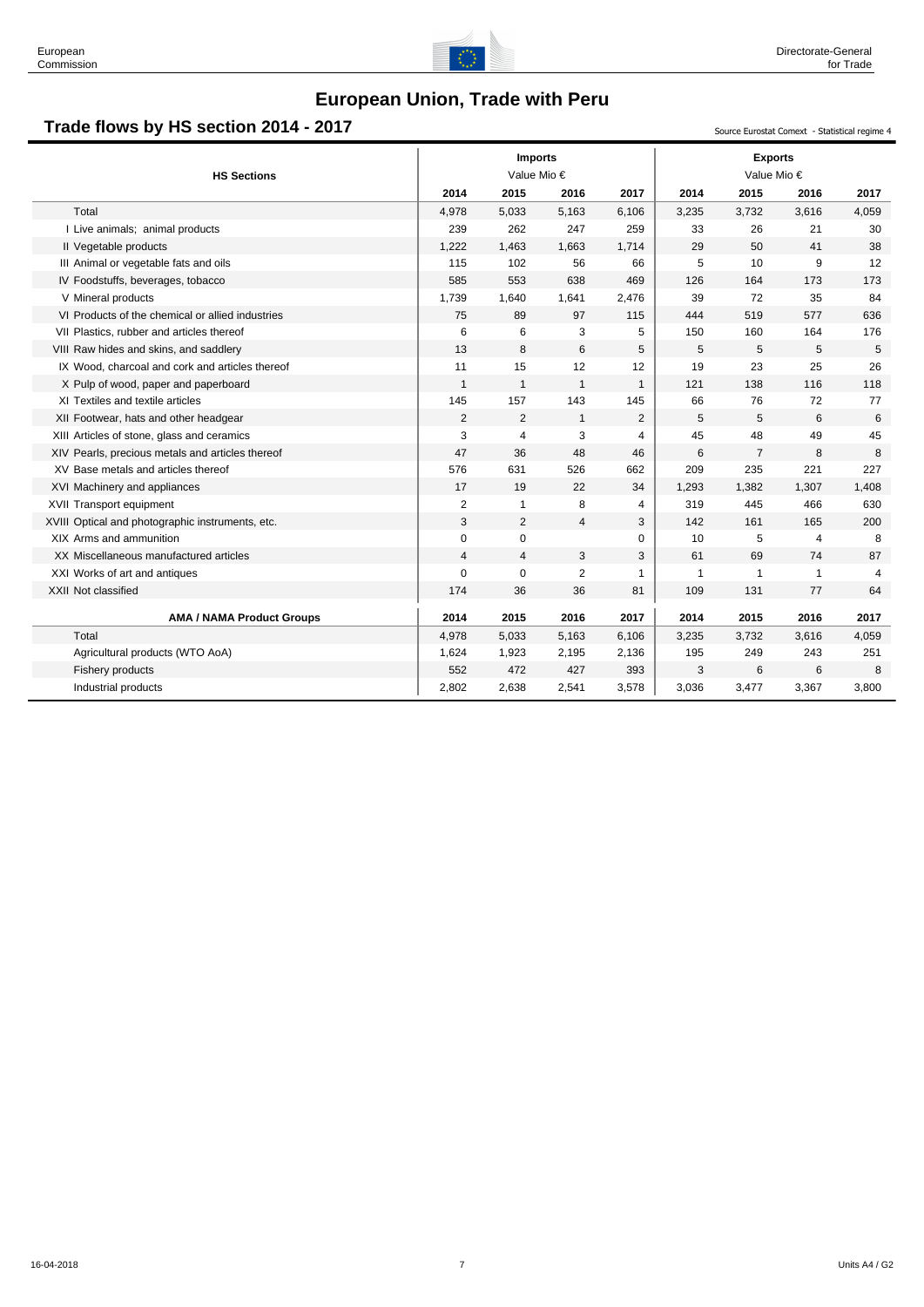

# **Peru, Trade with World**

## **Total Goods: Trade flows and balance** Source IMF And The Source IMF And The Source IMF

| Period | <b>Imports</b>       |          | <b>Exports</b>       |          | <b>Balance</b>       |           | <b>Total trade</b>   |          |  |
|--------|----------------------|----------|----------------------|----------|----------------------|-----------|----------------------|----------|--|
|        | Value Mio $\epsilon$ | % Growth | Value Mio $\epsilon$ | % Growth | Value Mio $\epsilon$ | % Growth  | Value Mio $\epsilon$ | % Growth |  |
| 2007   | 15,019               |          | 20,130               |          | 5,111                |           | 35,148               |          |  |
| 2008   | 20,343               | 35.5     | 21,218               | 5.4      | 875                  | $-82.9$   | 41,561               | 18.2     |  |
| 2009   | 16,616               | $-18.3$  | 19,024               | $-10.3$  | 2,408                | 175.4     | 35,640               | $-14.3$  |  |
| 2010   | 24,088               | 45.0     | 26,333               | 38.4     | 2,245                | $-6.8$    | 50,420               | 41.5     |  |
| 2011   | 28,945               | 20.2     | 32,942               | 25.1     | 3,998                | 78.1      | 61,887               | 22.7     |  |
| 2012   | 35,102               | 21.3     | 35,370               | 7.4      | 268                  | $-93.3$   | 70,471               | 13.9     |  |
| 2013   | 34,854               | $-0.7$   | 31,545               | $-10.8$  | $-3,309$             | $-1334.4$ | 66,400               | $-5.8$   |  |
| 2014   | 33,788               | $-3.1$   | 28,879               | $-8.5$   | $-4,909$             | 48.4      | 62,666               | $-5.6$   |  |
| 2015   | 36,212               | 7.2      | 29,901               | 3.5      | $-6,310$             | 28.6      | 66,113               | 5.5      |  |
| 2016   | 34,054               | $-6.0$   | 33,445               | 11.9     | $-609$               | $-90.3$   | 67,499               | 2.1      |  |
| 2017   | 36,952               | 8.5      | 39,568               | 18.3     | 2,616                | $-529.2$  | 76,519               | 13.4     |  |

# **Total Goods: Top trading partners 2017** Source 10 and the state of the state of the source IMF

|                                                                                                                                                                |                                                                                                                                 |                | <b>Exports</b>       |         |                |                              | <b>Total trade</b>   |         |
|----------------------------------------------------------------------------------------------------------------------------------------------------------------|---------------------------------------------------------------------------------------------------------------------------------|----------------|----------------------|---------|----------------|------------------------------|----------------------|---------|
| % World                                                                                                                                                        |                                                                                                                                 | Partner        | Value Mio $\epsilon$ | % World |                | Partner                      | Value Mio $\epsilon$ | % World |
| 100.0                                                                                                                                                          |                                                                                                                                 | World          | 39,568               | 100.0   |                | World                        | 76,519               | 100.0   |
| 22.3                                                                                                                                                           |                                                                                                                                 | China          | 10,473               | 26.5    |                | China                        | 18,715               | 24.5    |
| 20.1                                                                                                                                                           | $\overline{2}$                                                                                                                  | <b>USA</b>     | 6,030                | 15.2    | $\overline{2}$ | <b>USA</b>                   | 13,465               | 17.6    |
| 12.3                                                                                                                                                           | 3                                                                                                                               | <b>EU 28</b>   | 5,628                | 14.2    |                | <b>EU 28</b>                 | 10,162               | 13.3    |
| 6.0                                                                                                                                                            | $\overline{4}$                                                                                                                  | Switzerland    | 2,067                | 5.2     |                | Brazil                       | 3,623                | 4.7     |
| 4.4                                                                                                                                                            | 5                                                                                                                               | South Korea    | 1,756                | 4.4     |                | South Korea                  | 2,708                | 3.5     |
| 3.7                                                                                                                                                            | 6                                                                                                                               | India          | 1,640                | 4.1     |                | Japan                        | 2,528                | 3.3     |
| 3.6                                                                                                                                                            | 7                                                                                                                               | Japan          | 1,581                | 4.0     | 7              | India                        | 2,397                | 3.1     |
| 3.4                                                                                                                                                            | 8                                                                                                                               | Brazil         | 1,391                | 3.5     |                | Switzerland                  | 2,202                | 2.9     |
| 2.9                                                                                                                                                            | 9                                                                                                                               | <b>Bolivia</b> | 1,245                | 3.1     |                | Chile                        | 2,165                | 2.8     |
| 2.6                                                                                                                                                            | 10                                                                                                                              | Canada         | 1,203                | 3.0     | 10             | Ecuador                      | 2,040                | 2.7     |
|                                                                                                                                                                |                                                                                                                                 |                |                      |         |                |                              |                      |         |
| 12.3                                                                                                                                                           | 3                                                                                                                               | <b>EU 28</b>   | 5,628                | 14.2    | 3              | <b>EU 28</b>                 | 10,162               | 13.3    |
| Partner<br>World<br>China<br><b>USA</b><br><b>EU 28</b><br><b>Brazil</b><br>Mexico<br>Colombia<br>Ecuador<br>Chile<br>Argentina<br>South Korea<br><b>EU 28</b> | Value Mio $\epsilon$<br>36,952<br>8,242<br>7,435<br>4,534<br>2,232<br>1,636<br>1,371<br>1,323<br>1,263<br>1,081<br>952<br>4,534 |                |                      |         |                | 13<br> 4<br>5<br>6<br>8<br>9 |                      |         |

World trade: excluding intra-region trade

Top partners: excluding region member states

% Growth: relative variation between current and previous period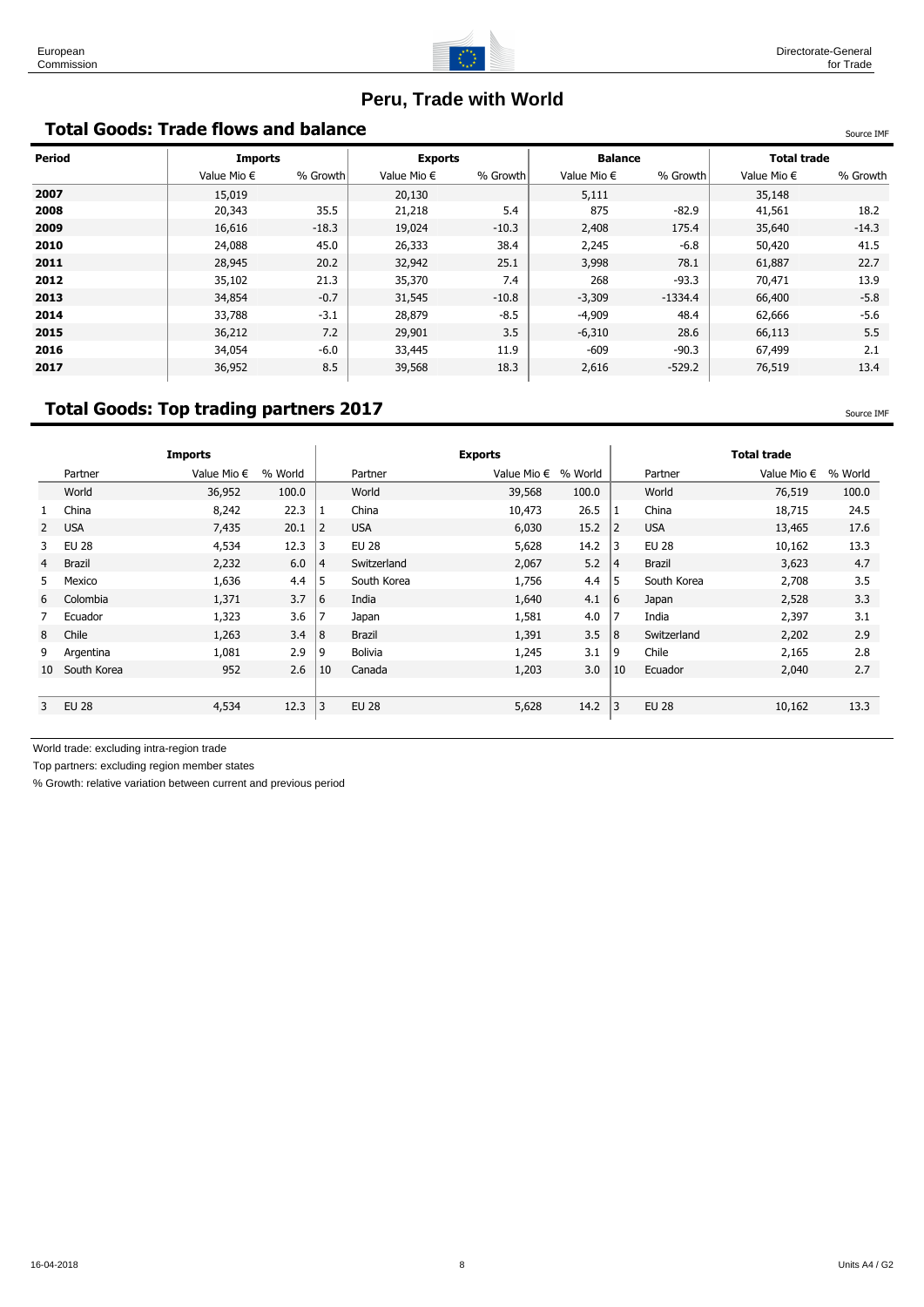

# **European Union, Trade with World**

# **Total Goods: Trade flows and balance** Statistical Comext - Statistical regime 4

| <b>Period</b> | <b>Imports</b>       |          | <b>Exports</b>       |          | <b>Balance</b>       |          | <b>Total trade</b>   |          |
|---------------|----------------------|----------|----------------------|----------|----------------------|----------|----------------------|----------|
|               | Value Mio $\epsilon$ | % Growth | Value Mio $\epsilon$ | % Growth | Value Mio $\epsilon$ | % Growth | Value Mio $\epsilon$ | % Growth |
| 2007          | 1,450,340            |          | 1,234,482            |          | $-215,858$           |          | 2,684,822            |          |
| 2008          | 1,585,231            | 9.3      | 1,309,147            | 6.1      | $-276,084$           | 27.9     | 2,894,378            | 7.8      |
| 2009          | 1,235,636            | $-22.1$  | 1,093,961            | $-16.4$  | $-141,675$           | $-48.7$  | 2,329,598            | $-19.5$  |
| 2010          | 1,531,518            | 24.0     | 1,354,055            | 23.8     | $-177,463$           | 25.3     | 2,885,573            | 23.9     |
| 2011          | 1,729,980            | 13.0     | 1,554,511            | 14.8     | $-175,469$           | $-1.1$   | 3,284,491            | 13.8     |
| 2012          | 1,798,757            | 4.0      | 1,684,928            | 8.4      | $-113,829$           | $-35.1$  | 3,483,686            | 6.1      |
| 2013          | 1,687,701            | $-6.2$   | 1,736,501            | 3.1      | 48,800               |          | 3,424,202            | $-1.7$   |
| 2014          | 1,692,791            | 0.3      | 1,703,850            | $-1.9$   | 11,059               | $-77.3$  | 3,396,640            | $-0.8$   |
| 2015          | 1,730,512            | 2.2      | 1,790,484            | 5.1      | 59,972               | 442.3    | 3,520,996            | 3.7      |
| 2016          | 1,713,394            | $-1.0$   | 1,745,852            | $-2.5$   | 32,459               | $-45.9$  | 3,459,246            | $-1.8$   |
| 2017          | 1,858,257            | 8.5      | 1,879,431            | 7.7      | 21,173               | $-34.8$  | 3,737,688            | 8.1      |

# **Total Goods: Top trading partners 2017** Source Eurostat Comext - Statistical regime 4

|               | <b>Imports</b> |                          |                   | <b>Exports</b> |                          |               | <b>Total trade</b>     |       |
|---------------|----------------|--------------------------|-------------------|----------------|--------------------------|---------------|------------------------|-------|
| Partner       |                | Value Mio $∈$ % Extra-EU | Partner           |                | Value Mio $∈$ % Extra-EU | Partner       | Value Mio € % Extra-EU |       |
| World         | 1,858,257      | 100.0                    | World             | 1,879,431      | 100.0                    | World         | 3,737,688              | 100.0 |
| 1 China       | 374,823        | 20.2                     | 1 USA             | 375,845        | 20.0                     | 1 USA         | 632,021                | 16.9  |
| 2 USA         | 256,176        | 13.8                     | 2 China           | 198,200        | 10.5                     | 2 China       | 573,023                | 15.3  |
| 3 Russia      | 145,094        | 7.8                      | 3 Switzerland     | 150,813        | 8.0                      | 3 Switzerland | 261,220                | 7.0   |
| 4 Switzerland | 110,407        | 5.9                      | 4 Russia          | 86,186         | 4.6                      | 4 Russia      | 231,280                | 6.2   |
| 5 Norway      | 77,433         | 4.2                      | 5 Turkey          | 84,490         | 4.5                      | 5 Turkey      | 154,251                | 4.1   |
| 6 Turkey      | 69,760         | 3.8                      | 6 Japan           | 60,493         | 3.2                      | 6 Japan       | 129,373                | 3.5   |
| 7 Japan       | 68,880         | 3.7                      | 7 Norway          | 50,702         | 2.7                      | 7 Norway      | 128,135                | 3.4   |
| 8 South Korea | 50,017         | 2.7                      | 8 South Korea     | 49,805         | 2.7                      | 8 South Korea | 99,822                 | 2.7   |
| 9 India       | 44,184         | 2.4                      | 9 United Arab Emi | 42,616         | 2.3                      | 9 India       | 85,907                 | 2.3   |
| 10 Vietnam    | 37,018         | 2.0                      | 10 India          | 41,723         | 2.2                      | 10 Canada     | 69,182                 | 1.9   |
|               |                |                          |                   |                |                          |               |                        |       |
| 44 Peru       | 6,106          | 0.3                      | 50 Peru           | 4,059          | 0.2                      | 46 Peru       | 10,166                 | 0.3   |

# **Total Goods: Top product sections 2017** Source Eurostat Comext - Statistical regime 4

| Rank | Imports                                  |         |                        | <b>Exports</b>                           |         |                          |
|------|------------------------------------------|---------|------------------------|------------------------------------------|---------|--------------------------|
|      | Product                                  |         | Value Mio € % Extra-EU | Product                                  |         | Value Mio $∈$ % Extra-EU |
|      | <b>HS Sections</b>                       |         |                        | <b>HS Sections</b>                       |         |                          |
|      | XVI Machinery and appliances             | 453,328 | 24.4                   | XVI Machinery and appliances             | 485,273 | 25.8                     |
| 2    | V Mineral products                       | 364,923 | 19.6                   | XVII Transport equipment                 | 306,101 | 16.3                     |
| 3    | VI Products of the chemical or allied in | 171,425 | 9.2                    | VI Products of the chemical or allied in | 295,594 | 15.7                     |
| 4    | XVII Transport equipment                 | 142,018 | 7.6                    | XV Base metals and articles thereof      | 106,680 | 5.7                      |
| 5    | XV Base metals and articles thereof      | 113,595 | 6.1                    | V Mineral products                       | 105,664 | 5.6                      |
|      |                                          |         |                        |                                          |         |                          |
|      | <b>SITC Sections</b>                     |         |                        | <b>SITC Sections</b>                     |         |                          |
|      | 7 Machinery and transport equipment      | 593,450 | 31.9                   | 7 Machinery and transport equipment      | 793,124 | 42.2                     |
|      | 3 Mineral fuels, lubricants and related  | 338,527 | 18.2                   | 5 Chemicals and related prod, n.e.s.     | 333,154 | 17.7                     |
| 3    | 8 Miscellaneous manufactured articles    | 276,821 | 14.9                   | 8 Miscellaneous manufactured articles    | 220,803 | 11.7                     |
| 4    | 6 Manufactured goods classified chiefly  | 199,899 | 10.8                   | 6 Manufactured goods classified chiefly  | 203,744 | 10.8                     |
| 5    | 5 Chemicals and related prod, n.e.s.     | 194,704 | 10.5                   | 3 Mineral fuels, lubricants and related  | 98,522  | 5.2                      |
|      |                                          |         |                        |                                          |         |                          |

% Extra-EU: imports/exports as % of all EU partners i.e. excluding trade between EU Member States

% Growth: relative variation between current and previous period